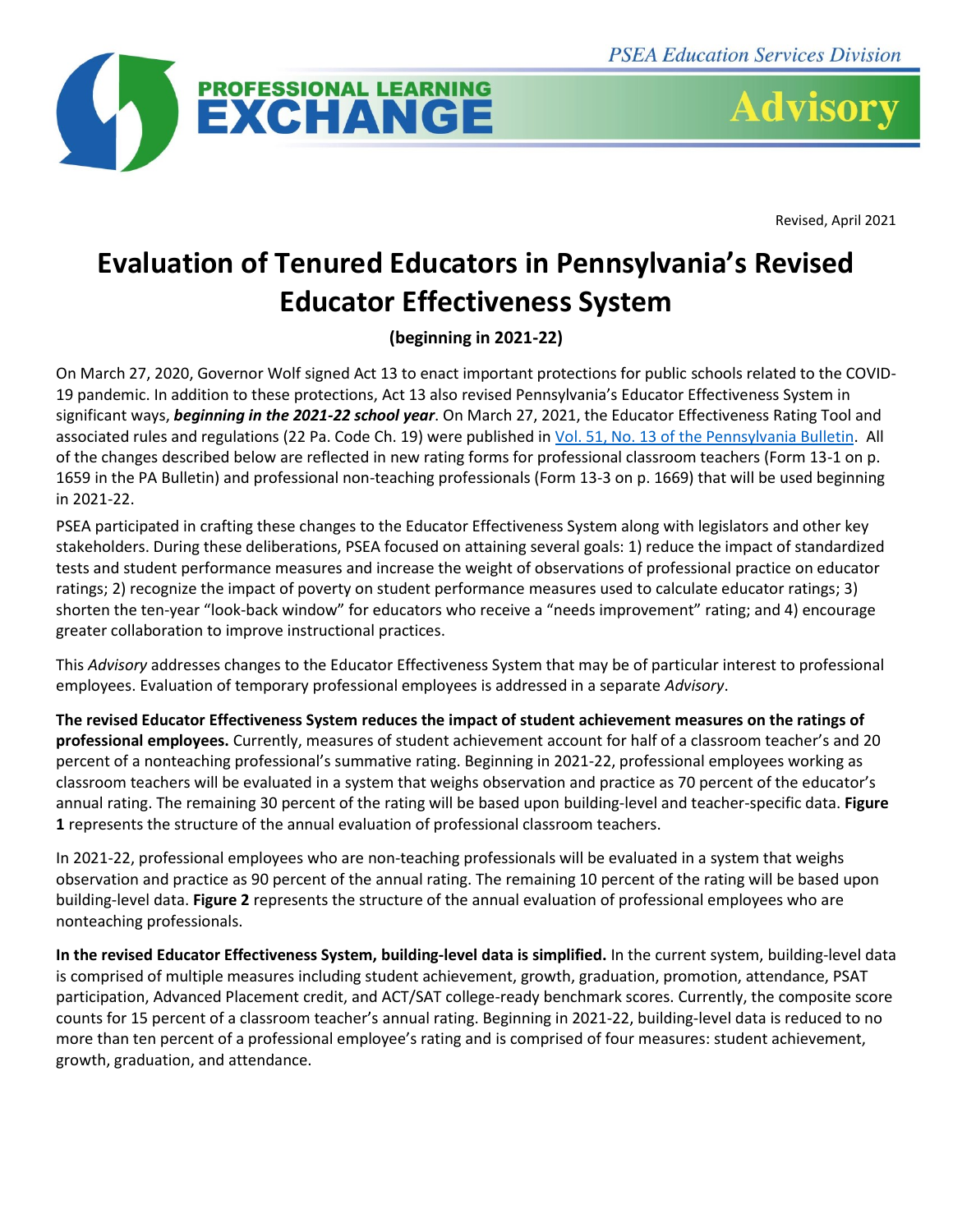#### **Figure 1:**



**Figure 2:** 



| <b>Observation &amp; Practice</b>       |     | 70%       |
|-----------------------------------------|-----|-----------|
| <b>Planning and Preparation</b>         | 20% | (14%)     |
| <b>Classroom Environment</b>            | 30% | (21%)     |
| Instruction                             | 30% | (21%)     |
| <b>Professional Responsibilities</b>    | 20% | (14%)     |
| Student Performance Data <sup>1</sup>   |     | 30%       |
| <b>Building-Level Score<sup>2</sup></b> |     | (10%)     |
| <b>State Assessments</b>                | 40% |           |
| <b>ELA</b>                              |     | (1.5%)    |
| Math                                    |     | (1.5%)    |
| <b>Science</b>                          |     | (1.0%)    |
| <b>Growth (PVAAS)</b>                   | 40% |           |
| <b>FIA</b>                              |     | (1.5%)    |
| <b>Math</b>                             |     | (1.5%)    |
| <b>Science</b>                          |     | (1.0%)    |
| <b>Graduation Rate</b>                  | 10% | (1.0%)    |
| <b>Attendance Rate</b>                  | 10% | (1.0%)    |
| <b>Teacher-Specific Data</b>            |     | (10%)     |
| <b>State Assessments</b>                |     | (2.5%)    |
| Growth (PVAAS)                          |     | $(5.0\%)$ |
| <b>IEP Goal Progress</b>                |     | (2.5%)    |
| <b>LEA-Selected Measures</b>            |     | (10%)     |

|     | 90%       |
|-----|-----------|
| 25% | (22.5%)   |
| 25% | (22.5%)   |
| 25% | (22.5%)   |
| 25% | (22.5%)   |
|     | 10%       |
|     | (10%)     |
| 40% |           |
|     | (1.5%)    |
|     | (1.5%)    |
|     | $(1.0\%)$ |
| 40% |           |
|     | (1.5%)    |
|     | (1.5%)    |
|     | $(1.0\%)$ |
| 10% | $(1.0\%)$ |
| 10% | $(1.0\%)$ |
|     |           |

 $1$  If a tenured classroom teacher works in a building for which no building-level score is available, then the educator is evaluated in a system comprised of 80 percent observation and practice and 20 percent student performance data with 10 percent teacher-specific data and 10 percent LEA-selected measures.

 $<sup>2</sup>$  The building-level score is further corrected by the addition of the challenge multiplier, which helps to account for the effect of</sup> student economic disadvantage on student performance data at the building level.

<sup>&</sup>lt;sup>3</sup> If a tenured nonteaching professional works in a building for which no building-level score is available, then the educator is evaluated in a system comprised of 100 percent observation and practice. When relocating from one building to another within an LEA, a tenured nonteaching professional has the option of reallocating the 10 percent student performance data to the weighting of the observation and practice or utilizing LEA-selected measures for the first two school years of the assignment.

<sup>4</sup> The building-level score is further corrected by the addition of the challenge multiplier, which helps to account for the effect of student economic disadvantage on student performance data at the building level.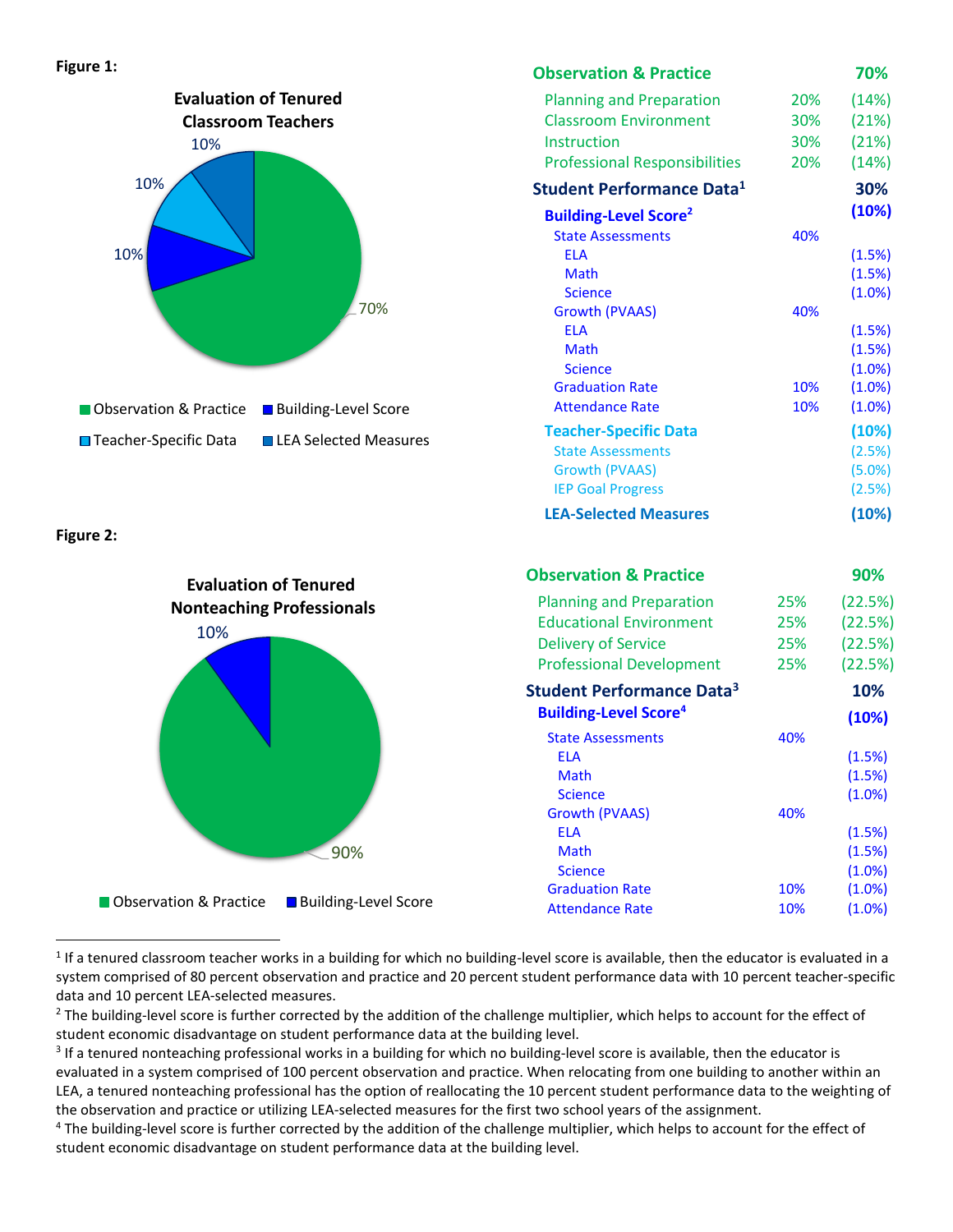### **The revised Educator Effectiveness System takes some account of the impact of poverty on student performance.**

Currently, the evaluation system for classroom teachers and non-teaching professionals does not account for economic disadvantage, even though decades of research make clear that student, family, and community poverty have significant impacts on student performance. Beginning in 2021-22, a "challenge multiplier" will be used to mathematically adjust a building-level score to take some account of the impact of economic disadvantage on student performance. This will reduce the negative impact of poverty on the annual ratings of professional educators working in buildings serving students from economically disadvantaged families.

#### **The revised Educator Effectiveness System reduces the "look-back" window for a "needs improvement" rating.**

Currently, if an educator receives one summative rating of "needs improvement," that rating is considered satisfactory. However, if the educator receives a second "needs improvement" rating from the same employer within ten years of the first in the same area of certification, the second "needs improvement" rating is considered unsatisfactory. Beginning in 2021-22, the ten-year window for a second "needs improvement" rating is reduced to four years, meaning that if a professional employee receives a second "needs improvement" rating that is not within four years of the first, then both ratings are considered satisfactory.

**The revised Educator Effectiveness System provides additional protections and opportunities for professional employee input in the evaluation process.** Currently, the system is not clear on an educator's right to provide evidence of effectiveness or input on student achievement. Beginning in 2021-22, all educators have the right to provide evidence demonstrating their performance. In addition, tenured classroom teachers will provide documented input around LEAselected measures of student performance and have the right to provide information on unanticipated barriers and supports that would have been useful to attain higher levels of student performance on the selected measures.

**The revised Educator Effectiveness System provides clarity on the support for and evaluation of professional employees who receive an unsatisfactory rating.** As a practical matter, an educator who receives an unsatisfactory annual rating under the current system may not be rated again for at least one year. Beginning in the 2021-22 school year, a professional employee who receives an unsatisfactory annual rating must be evaluated at least once annually and may be evaluated more than once annually. An interim evaluation uses a separate rating form (Form 13-4 in the PA Bulletin, p. 1673) and is based upon observation and practice (70 percent) and LEA-selected measures (30 percent) for both classroom teachers and non-teaching professionals as represented in **Figure 3**. If a professional employee receives two consecutive unsatisfactory ratings at least four months apart, the employer may begin dismissal proceedings.

**Figure 3:** 



<sup>■</sup> Observation & Practice ■ LEA Selected Measures

<sup>&</sup>lt;sup>5</sup> LEA-Selected Measures are not typically included in the evaluation of nonteaching professionals. Per regulation, "the LEA may use a locally developed rubric appropriate to the role and responsibilities of the nonteaching professional." See 22 Pa. Code §19.4 Appendix A(b).